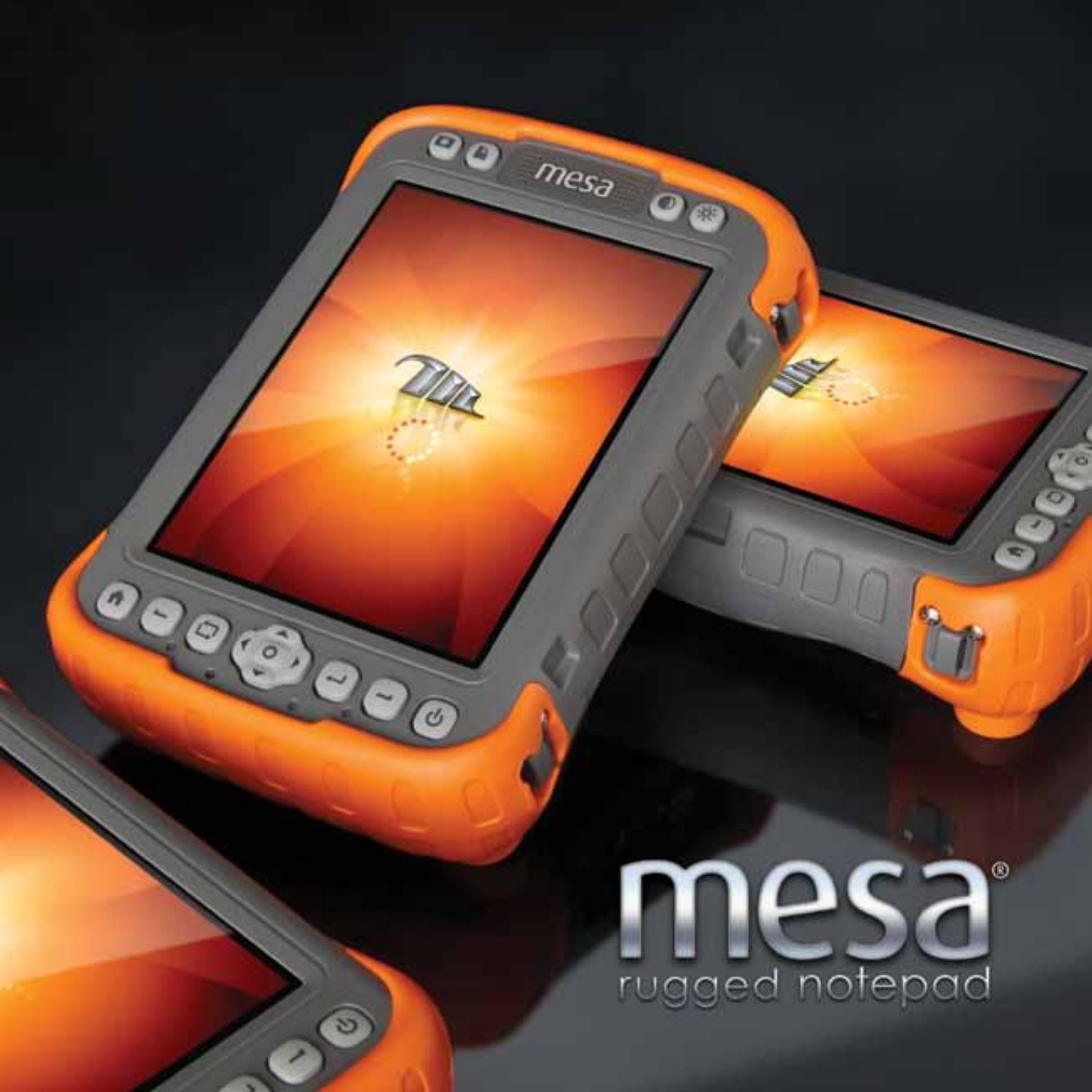**Meet the Mesa Rugged Notepad™ — featuring the advantages of both a tablet PC and a rugged handheld computer, without the disadvantages of either.**

**The Mesa is a data collection powerhouse with massive screen real estate, yet still feels like a compact handheld at the end of the long work day. Like other Juniper Systems products, the Mesa provides a battery life that lasts an amazing 16 hours, includes a speedy Windows Mobile® OS, and is rugged enough to use as a wheel chock if the truck starts to roll.**

# JUNIPER®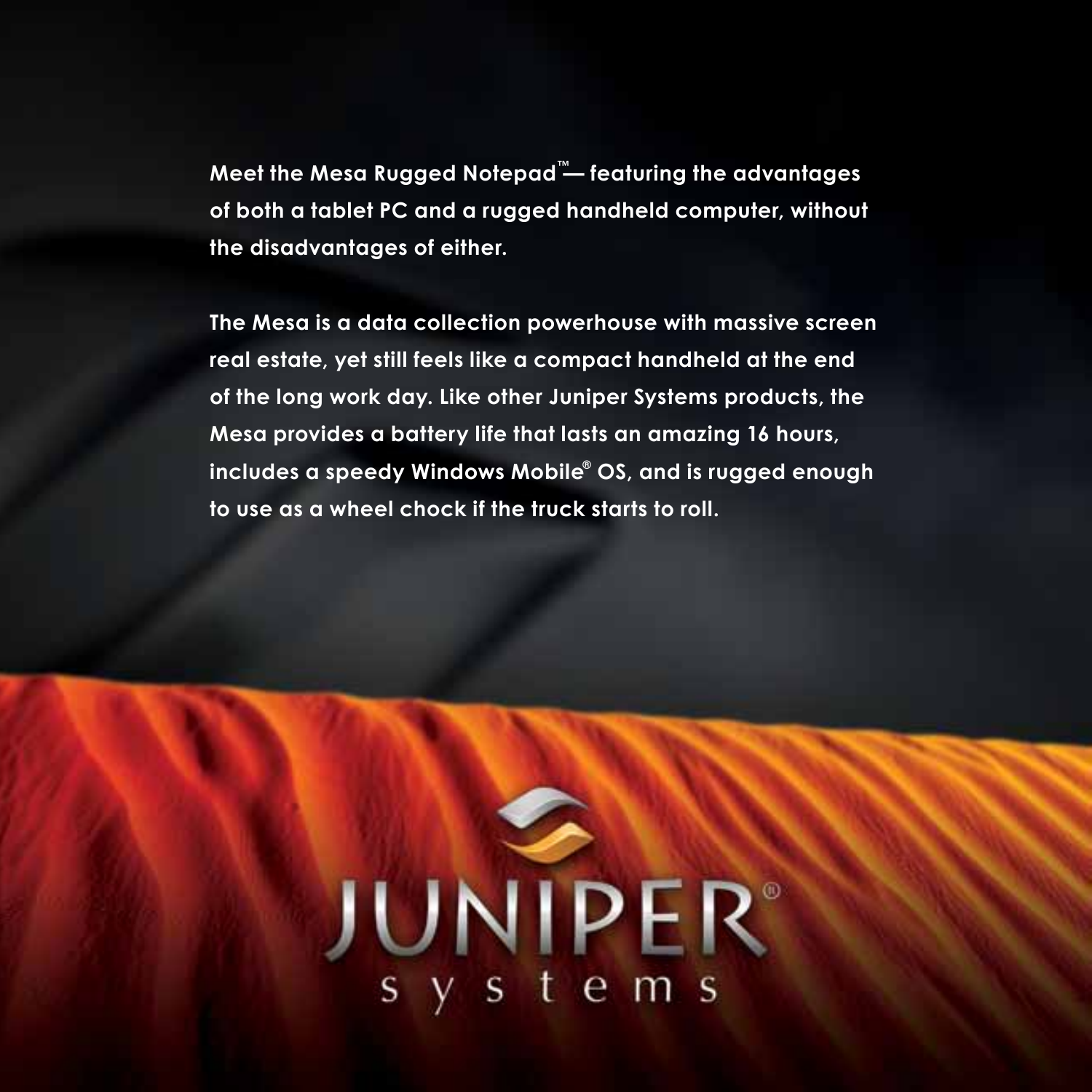#### **PROCESSOR**

• 806 Mhz PX A320 Processor

#### **OPERATING SYSTEM AND SOFTWARE**

- Microsoft® Windows Embedded Handheld 6.5
- Multiple languages

#### **MEMORY AND DATA STORAGE**

- • 256 MB RAM
- 4 GB flash storage
- SD/SDHC slot, user accessible

#### **DISPLAY**

- Active viewing area: 5.7" (145 mm) color VGA LCD (640 x 480)
- High visibility backlit LCD
- Portrait or landscape orientation



#### **KEYBOARD**

- 15 control buttons (6 user reassignable)
- Five-way directional navpad
- • Adjustable LED backlit keys

# **PORTS**

- COM1, RS-232C 9-pin D connector with 5VDC power on DTR pin
- • USB Host (Full A), USB Client (Mini B)
- • 12VDC @ 800mA, 10–18V unregulated

• 3.5 mm audio jack, supports speaker/ microphone or stereo output (pin detect)



#### **POWER**

- Intelligent Li-Ion battery 7.4VDC @ 2550mAh, 18.9Whr
- Two battery slots, warm-swappable
- Charges in 2 to 4 hours, operates up to 16 hours
- Battery easily changeable in field

## **PHYSICAL**

- • Size, Standard models: 5.3"w x 7.9"l x 2"d (136 mm x 200 mm x 51 mm)
- • Size, Geo models: 5.3"w x 8.6"l x 2"d (136 mm x 220 mm x 51 mm)
- Weight: 1.9 lbs (862 g) with one battery, 2.2 lbs (998 g) with two batteries
- Magnesium alloy case front, plastic back
- Mounting holes for external accessories
- Adjustable, multi-position hand strap
- Easy to grip, impact absorbing bumpers

#### **ENVIRONMENTAL**

- • IP67 waterproof and dustproof
- Operating Temperature: -22F to 140F (-30C to 60C)\*
- Storage Temperature: -22F to 158F (-30C to 70C)
- Shockproof: multiple drops from 4' (1.2 m) onto concrete
- MIL-STD-810G Procedures: Method 500.5 Low Pressure (Altitude); Method 501.5 High Temperature; Method 502.5 Low Temperature; Method 503.5 Temperature Shock; Method 506.5 Rain; Method 507.5 Humidity; Method 510.5 Sand and Dust; Method 512.5 Immersion; Method 514.6 Vibration; Method 516.6 Shock
- • MIL-STD-461F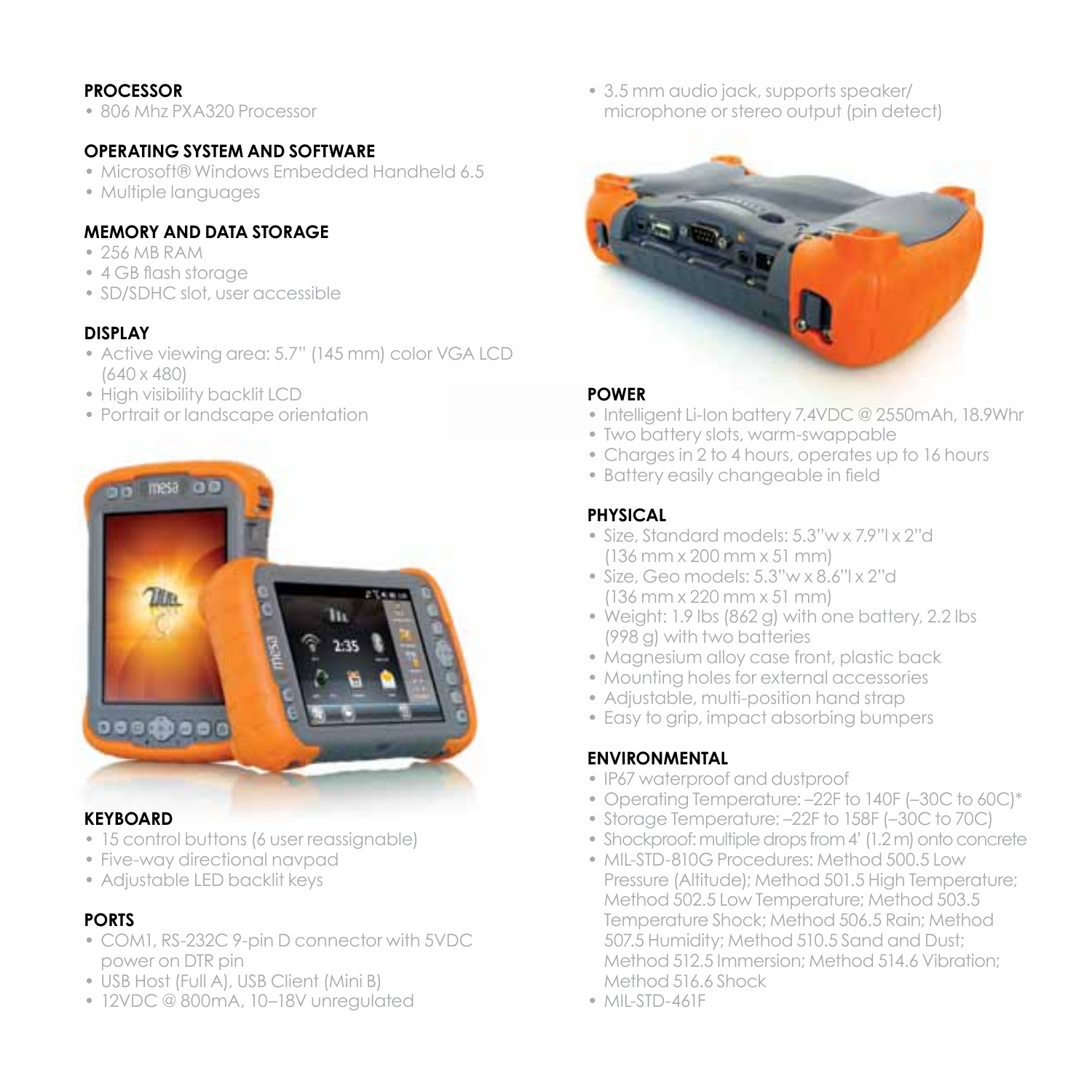#### **WIRELESS CONNECTIVITY OPTIONS**

- Bluetooth® wireless technology, 2.0 +EDR, Class 1
- • Wi-Fi 802.11b/g
- • WWAN 3.5G HSDPA Modem
- Frequencies: HSDPA/UMTS: 850/1900/2100 MHz GSM/GPRS/EDGE: 850/900/1800/1900 MHz AT&T® Network Ready Approved (Geo 3G Model Only)
- Data communication interface, SMS

#### **CAMERA (GEO MODELS)**

- 3.2MP resolution with autofocus
- Juniper Geotagging: embed and emboss photo with date, time, and GPS position

## **GPS (GEO MODELS)**

- 2 to 5 meter typical accuracy
- Integrated real-time SBAS/WAAS
- • NMEA-0183 ver. 2.3 (3.0 compatible)



# **CERTIFICATIONS AND STANDARDS**

- FCC Class B
- • CE Marking (applicable EMC, R&TTE, and LVD directives)
- Industry Canada
- EN60950 Safety
- • RoHS Compliant

#### **STANDARD ACCESSORIES**

- Li-Ion battery
- Hand strap
- • USB download cable
- • Stylus
- 100-240VAC power supply
- • Screen protector



#### **OPTIONAL ACCESSORIES**

- Travel charger
- 12VDC vehicle charger
- International AC charger kit
- Mesa Mobile Dock

© Copyright 12/11 Juniper Systems, Inc. Specifications are subject to change without notice. All trademarks are registered or recognized by its respective owners. Windows Mobile and the Windows logo are trademarks of the Microsoft group of companies.

\* Bluetooth and Wi-Fi -4F (-20C)

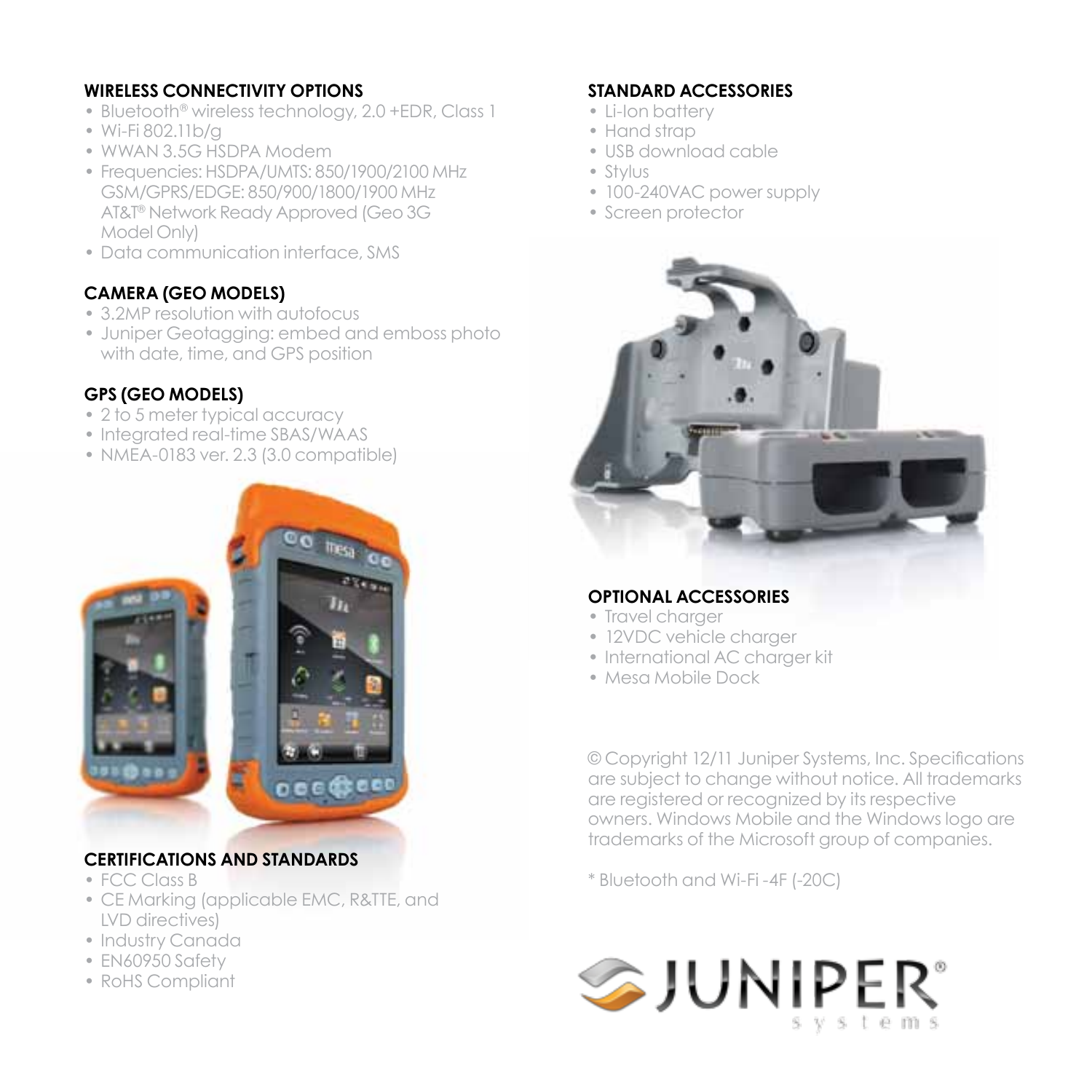



www.junipersys.com